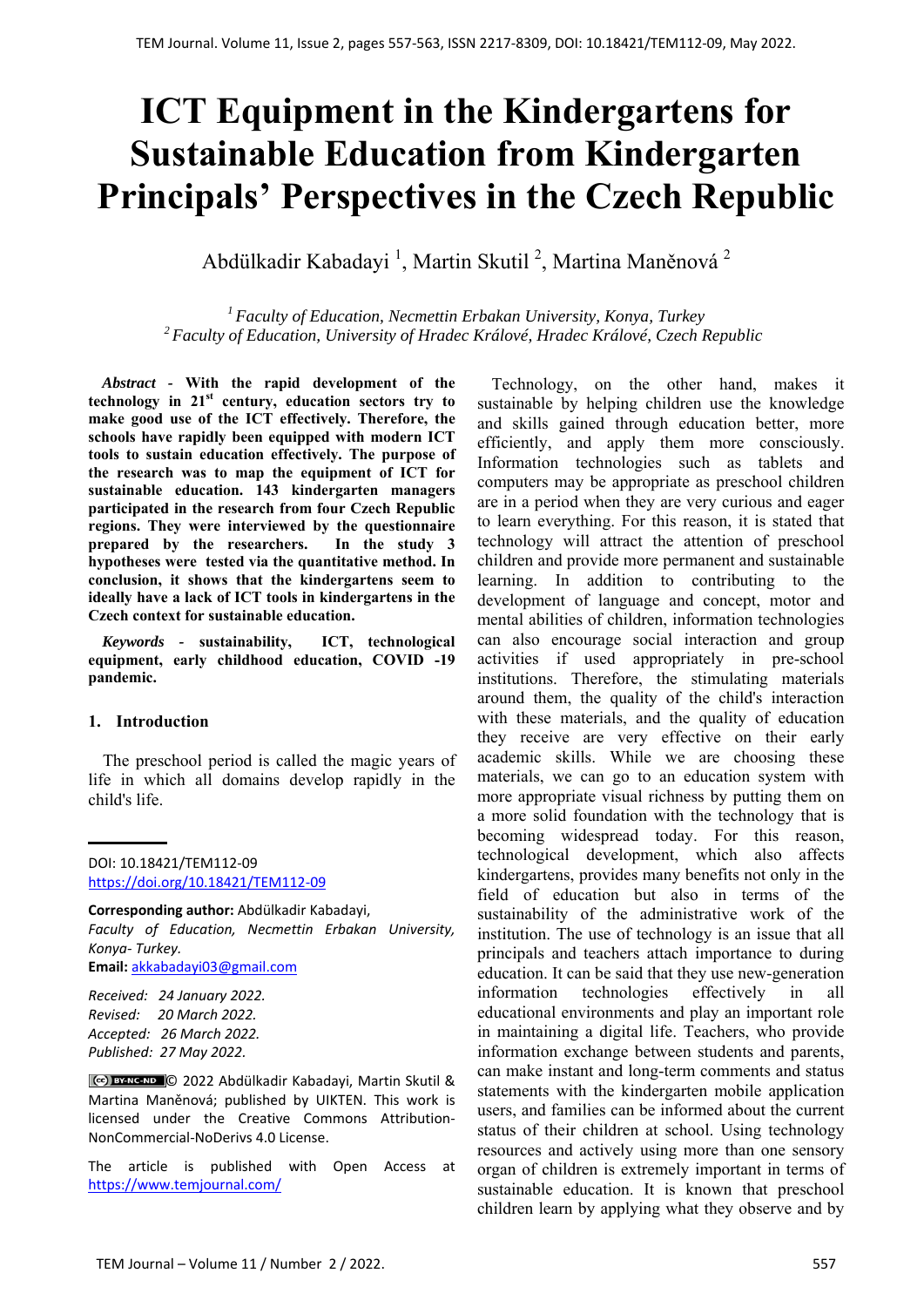copying in a way. Moreover, they record almost everything they see around them in their memory and repeat these behaviors as they learned. The rich experiences that can be provided to the children during this period affect their developmental domains positively. Information technologies are becoming more and more widespread every day and have become a part of sustainable living. It is known that technological infrastructure and equipment are extremely important in terms of sustainable education amidst of the COVID -19 process. For this reason, technological development, which also affects kindergartens, provides many benefits not only in the field of education but also in terms of the sustainability of the administrative work of the institution. The use of technology is an issue that all principals and teachers attach importance during education. It can be said that they use new-generation information technologies effectively in all educational environments and play an important role in maintaining a digital life. Teachers, who provide information exchange between students and parents, can make instant and long-term comments and status statements with the kindergarten mobile application users, and families can be informed about the current status of their children at school.

## **2. Theoretical Background**

In recent years, teachers as well as students who are planning to become teachers have begun to change their perceptions regarding the use of technology for sustainable education [12]. The rapid advancement of Web 2.0 technologies has made virtual learning and teaching a modern way of acquiring and transferring knowledge for sustainability [21]. While thinking about digital literacy, Poore [17], mentions the basic idea that we have to realize first; to find out how we will use digital technologies in teaching. He considers this to be a key element in considering the development of digital literacy, as well as the question of the development of digital literacy of the teachers themselves and the resulting meaningfulness of the activities for pupils for sustainable education[18]. The need to integrate  $21<sup>st</sup>$ -century competencies was emphasized as well - collaboration, communication, digital literacy, citizenship, problem-solving, critical thinking, creativity, and productivity – into the curriculum at the stage of teacher training [20]. Teachers themselves need to learn how to bring modern technology closer to children to benefit them in the educational process. However, there is one important assumption that digital literacy will not be taken as a separate area, but will be included in the curriculum as an integral part of it for sustainable education.

Proponents of modern technology emphasize that the technological and digital equipment of schools is the primary task of the Czech Republic, as science, research, and everyday life are under their influence. The Strategy of Digital Education in the Czech Republic until 2020 also supported meaningful digital education as a state concept, i.e., how to work with technologies and how to move in the online environment (Strategy of Digital Education in the Czech Republic until 2020). It was said that teachers seeking to survive in an era of cloud pedagogy that provides more affordable technology than before are encouraged to gain knowledge of technology, pedagogy, and content to be able to fully participate in the educational process [10]. As was stated developing the digital readiness of pre-school teachers helps them to support children's digital skills. However, at the same time [7], it was revealed that early childhood pre-school teachers had very limited opportunities to use digital technologies in ways that were based on children's needs and interests [9].

It was also concluded that the implementation of ICT in education is effective, based on the experiment [2], [3]. However, there is one crucial condition that the authors point out - the basis of any implementation is resources that include access to a sufficient amount of technology, time for teachers and students to learn how to use technology applications, and generally have adequate technical support. This comprises the idea that teachers who internally adopt digital solutions in their lives will be better equipped to engage technology in their classrooms [1]. Furthermore it was added that the positive use of digital technology is the development of fine motor skills, cognitive and mental abilities, observation exercises, concentration, and memory, ensuring access to digital technologies and therefore preventing possible exclusion or bullying, support for the disabled children, and building self-confidence [6].

The issue of developing creativity and independence within the digital age was also mentioned [5]. On the one hand, technologies are perceived as dangerous, especially due to the content from which children should be protected. Adults determine what is correct, and children and young people are seen as consumers of what adults allow. On the other hand, technologies are perceived by children as an element of empowerment and liberation, enabling children and young people to be active according to their needs and interests. Technologies offer unique opportunities for children to move beyond the control of adults and to style themselves in different roles. Therefore, children become technically free. However, some research shows that there is considerable concern regarding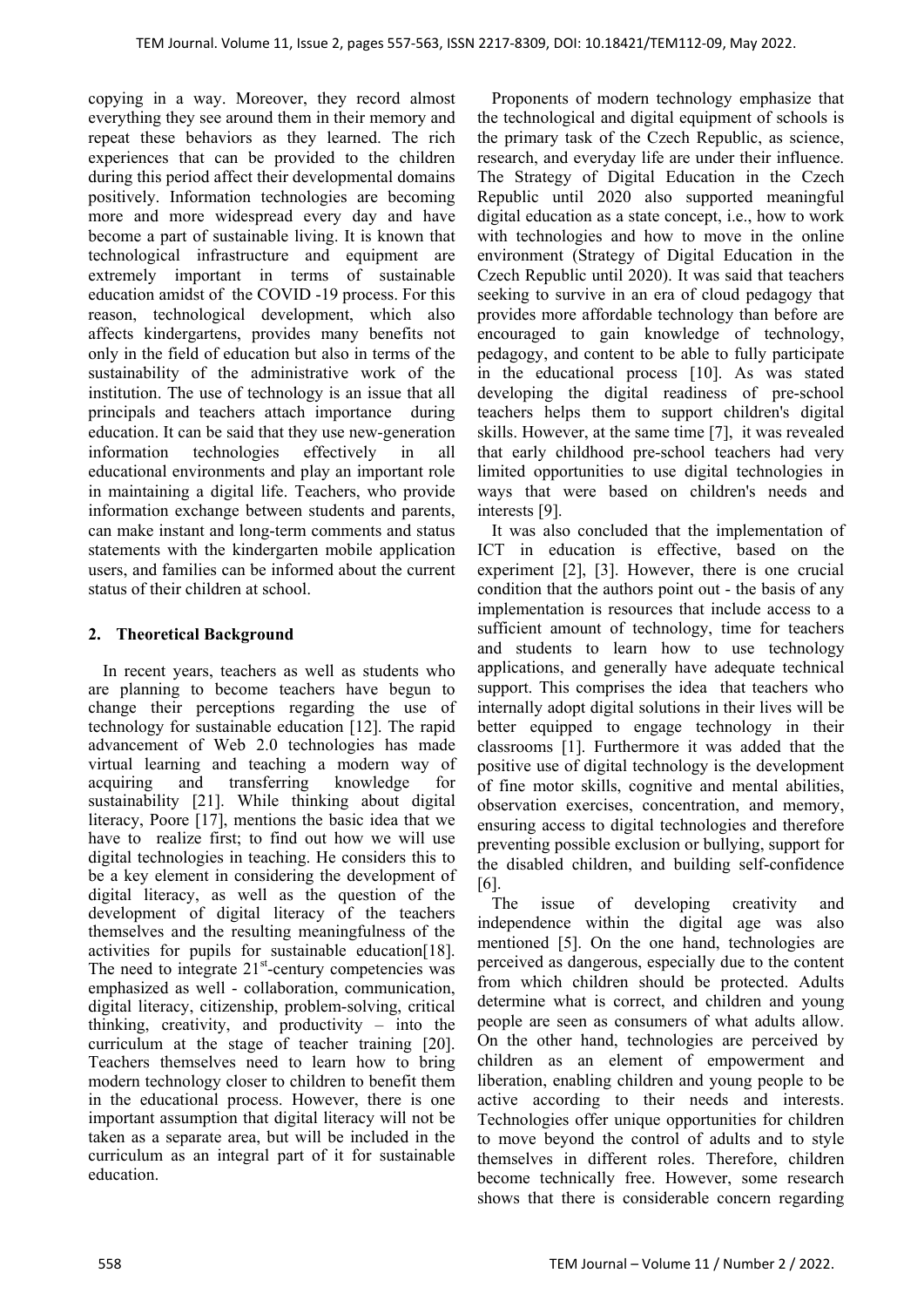the digitization of kindergarten education. For example, it was suggested that educators feel that using technology in early childhood, whether as "play with technologies" or a "learning-by-game technology" can limit a child's imagination [6].

The study was published to focus on the qualitative monitoring of children aged 0-8 years showing how they work with technologies, how parents mediate the use of technologies and sought to identify the potential benefits and risks associated with the use of technologies [4]. The study involved 70 families from six European countries including the Czech Republic. He states that the interaction of children with technologies is shaped primarily by the values of parents, the proximity of older siblings, the extended family. Most children have basic operational and safety skills, some even advanced digital competencies, but they lack the maturity needed to engage reflectively.

The broader view of the issue shedding a light is based on a survey of more than 8,000 respondents, which included kindergarten pupils and pupils up to the  $3<sup>rd</sup>$  grade of primary school [11]. Results show that access to computers at school, their use at home and school, and the use of the Internet are positively correlated with learning outcomes. On the other hand, frequent use of reading software on a PC has a negative correlation with reading results. In terms of the availability of technology in pre-school education, insufficient equipment was shown as one of the main barriers to development [14]. In this way, it supports the previously published conclusions [15], one of the factors limiting the successful implementation of ICT in education as "lack of equipment", hiding the following under this collective name: outdated, incompatible or unreliable computers, lack of computers, lack of internet access or the internet is not easily accessible, lack of equipment funding, and lack of good educational software.

## **3. Research Methodology**

The primary purpose of the research was to map the equipment of kindergartens in terms of information technology for sustainable education. For this reason, we have approached a quantitative design that is in line with our intention [8].

## *3.1.Research Goals and Questions*

The research aim was to map the technological equipment of kindergartens for sustainability. The partial goal was to find out whether there are certain dependencies of kindergarten technological equipment and the size or location of the kindergarten.

We asked ourselves the following research questions:

- How does kindergarten equipment relate to its size in terms of technology for sustainability?
- How does kindergarten equipment relate to its location in terms of technology for sustainability?

Based on the research questions, the following null hypotheses were established:

- $H<sub>0</sub>1$ : There is no dependence between kindergarten equipment related to its size in terms of technology for sustainability.
- $H<sub>0</sub>2$ : The interactive whiteboard equipment is not related to the size of the kindergarten for sustainability.
- H03: The teacher's computer equipment is not related to the size of the kindergarten for sustainability.

## *3.2.Research Method*

A structured interview was chosen as a research method concerning the aim of the work, which was conducted with the principals of kindergartens. The interview contained a total of 16 closed questions comprising classroom techno-educational devices. The researcher developed 16-item questions that validated participants' responses to the questionnaire used for the quantitative part. The 16-item questions focused on the topics were already presented in the method section. It was primarily focused on kindergarten equipment in terms of technology, specifically the number of interactive whiteboards, interactive displays, televisions, data projectors, teacher computers (laptops), children's computers, radios with CD players, cameras, tablets, smartphones, laptops, printers and internet connection via WiFi. This type of question was chosen concerning the type of research method and the descriptive goal of the research. Due to the pandemic situation (COVID-19), the interviews were conducted online via MS Teams and Google Meet to make the contact with the respondents audio-visual. The interviews were realized in the period February - April 2021. To ensure valid and reliable responses from the participants, validity, and reliability of the questionnaire were established. The validity of the research tool was ensured based on a focus group within the pre-research with 10 respondents who are experts in the field of early childhood education and ICT, and they were asked to validate the revised questionnaire. It was presented to experts for some suggestions and recommendations. Experts' suggestions and recommendations to improve the items were followed and included in the final draft. The obtained reliability coefficient of 0.81 shows that the research instrument is reliable to a high degree.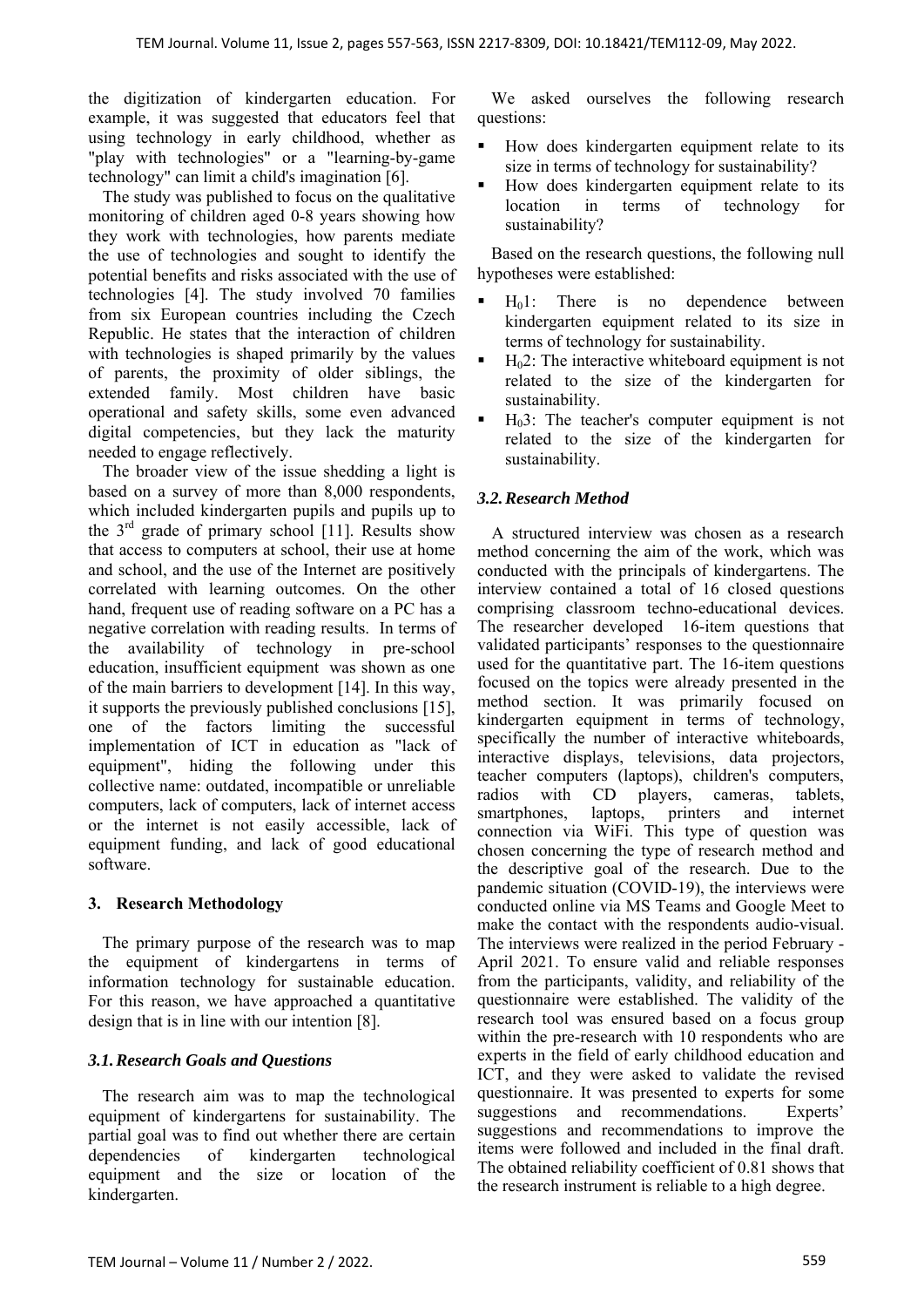#### *3.3.Research Sample*

The research group respondents were addressed in four Czech Republic regions - Hradec Králové, Pardubice, Liberec, and Central Bohemia. The restriction to these four regions is due to geographical proximity and accessibility. At the same time, we believe that this selection is sufficiently representative from the viewpoint of the entire Czech Republic.

Research group selection was carried out based on intentional selection [8]. This should ensure that the findings are sufficiently relevant. A total of 143 kindergartens were involved in the research, and 143 kindergarten managers were interviewed. The size of the school ranged from one class to eight classes (Figure 1).



*Figure 1. Distribution of kindergartens by number of classes*

#### *3.4.Data Analysis*

NCSS 2010 software was used for statistical data processing and the chi-square independence test and the Spearman correlation coefficient calculation were used due to the nature the data. When testing the hypotheses, we based this on the chosen significance level  $\alpha = 0.05$ .

#### *3.5.Research Limits*

The research we carry out is designed carefully so that its results can be considered representative. Nevertheless, we are aware of several partial limits. The first of them is the unrepresentativeness of the selection of regions where the research was carried out. However, based on previous research experience, we believe that the selected regions represent the situation sufficiently throughout the Czech Republic.

We understand the limited number of interviewed schools as the second limit. Although the selection of the research setting was made based on a random selection, we are aware that it is possible to find small deviations in the results stemming from the nature of statistical data processing. However, concerning testing hypotheses at an acceptable level of significance, we believe that this limit is not critical.

#### **4. Results**

In this research, the kindergarten size given by the number of classes was taken as an independent variable while the dependent variable was constructed by the technologic equipment.

Hypothesis H1: There is no dependence between the kindergarten equipment in terms of technology and its size.

Within H1, we considered the number of all technologies available to teachers and children as equipment. As is known the kindergartens generally have more than one class and they are considered to be equipped with interactive whiteboards and in more classes teachers and children will use tablets. Spearman's correlation coefficient was 0.2239, which at the significance level  $\alpha = 0.05$  corresponds to the dependence of the variables. However, due to the nature of the variables, we assumed a closer relationship (higher value of the correlation coefficient). The results show that even though the kindergarten has several classes, one interactive whiteboard is used usually in the ward with the oldest children, and for example, 5 laptops are borrowed between classes. The result exposes a dependency, but not proven closer relationship between the classes.

Hypothesis H2: The interactive whiteboard equipment is not related to kindergarten size, and it was tested using the chi-square independence test.

|                   | Observed<br>frequencies |    | Expected<br>frequencies |      |
|-------------------|-------------------------|----|-------------------------|------|
| Number of classes | YES                     | NО | YES                     | NO   |
|                   | 23                      | 10 | 21.9                    | 11.1 |
|                   | 24                      | 14 | 25.2                    | 12.8 |
|                   | 14                      | 12 | 17.3                    | 8.73 |
|                   |                         |    |                         |      |

*Table 1. Interactive whiteboards by number of classes* 

The relationship between kindergarten size and the equipment in the form of an interactive whiteboard was not confirmed ( $\chi^2$  = 3.34; p = 0.342) (Table 1). Figure 2 shows the equipment of kindergartens with interactive whiteboards.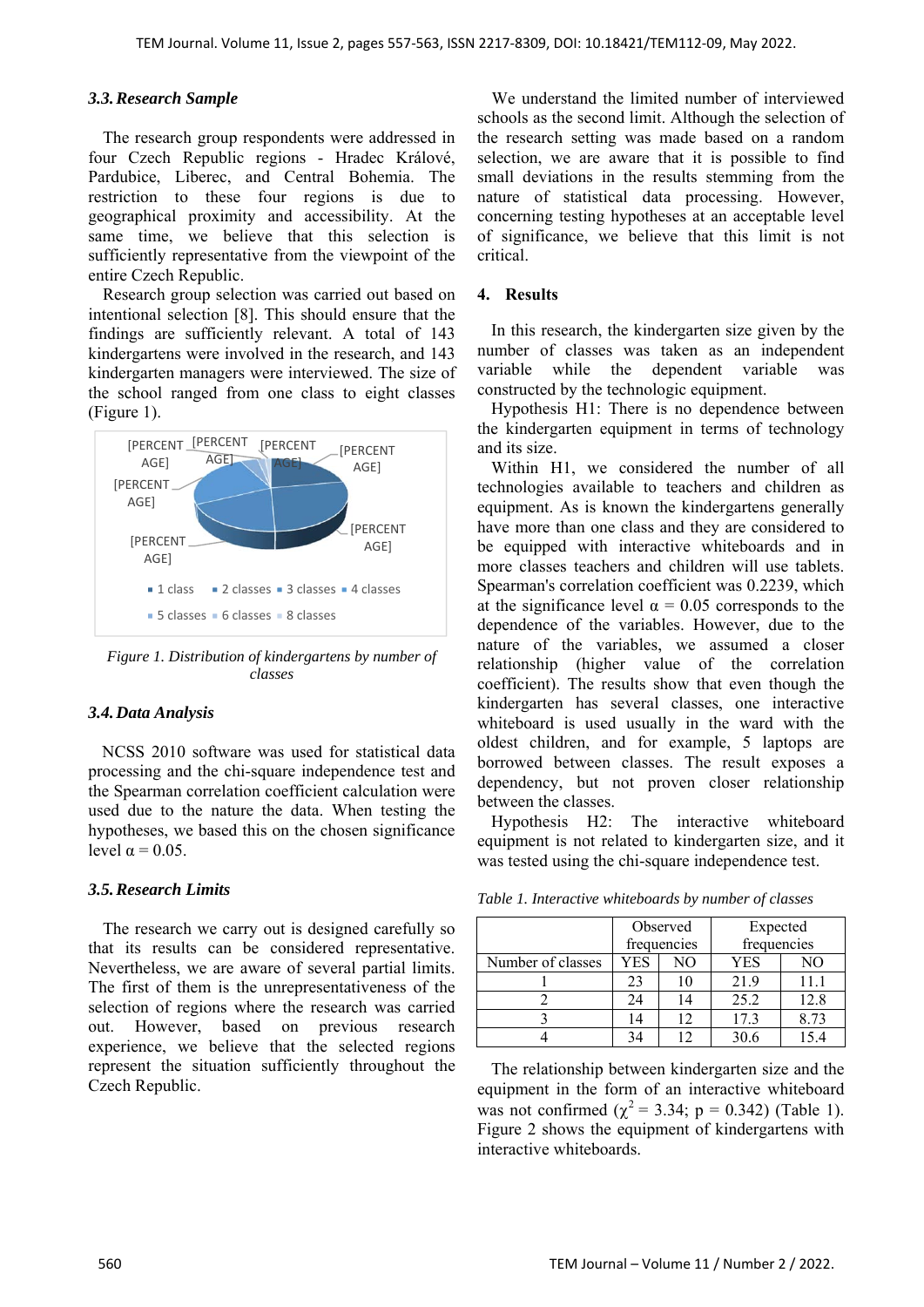

*Figure 2. Equipping kindergartens with interactive whiteboards* 

Fig. 2 shows that two-thirds of kindergartens are equipped with one interactive whiteboard. It is interesting to note that 14% of kindergartens, use 3 interactive whiteboards and in 3% they use four interactive whiteboards. According to a more detailed description of kindergartens, these are entities that are located in more than one building. 8 kindergartens do not have an interactive whiteboard. These are one-class small kindergartens with a maximum of 20 children.

Also, hypothesis H3: The teacher's computer equipment is not related to the kindergarten size, it was tested using the chi-square independence test.

*Table 2. Teacher's computer equipment by classes* 

|                   | Observed<br>frequencies |    | Expected<br>frequencies |      |
|-------------------|-------------------------|----|-------------------------|------|
| Number of classes | YES                     | NΟ | YES                     | NO   |
|                   |                         | 22 | 10.5                    | 21.5 |
|                   |                         | 22 | 12.5                    | 25.5 |
|                   |                         | 18 | 8.55                    | 17.5 |
|                   |                         |    |                         | 316  |

The relationship between the kindergarten size and the teacher's computer equipment was not confirmed  $(\gamma^2 = 2.14; p = 0.544)$  (Table 2). Details on equipping educators with a computer (here we mean a desktop computer or laptop, but only for educators) are shown in Figure 3.



*Figure 3. Equipping teachers with a computer (PC or laptop)* 

In 69 % of kindergartens, teachers have only one facility. If we relate to the school size, then schools with two or more classes predominate (1 class - 22%) and therefore there are 3 or more teachers in the school (Figure 3). Therefore, they have to work on one device.

If we focus on other digital technologies, 69% of kindergartens have at least one computer or laptop for children's work. This device is mainly used for viewing photos taken or in conjunction with a digital magnifying glass, which is currently the most acquired technology for school together with robotic toys.

Due to the possibility of using European projects, kindergartens have been able to equip themselves more with tablets in the last 5 years (Figure 4).



*Figure 4. Kindergarten tablets* 

Therefore, it can be stated that one-third of kindergartens do not have tablets and only 18% of schools have five or more tablets. Tablets are mainly used individually for speech correction (speech therapy applications) for children with special needs education (SEN).

### **5. Conclusion and Discussion**

The primary purpose of the research was to map the equipment of kindergartens in terms of information technology for sustainable education. ICT literacy of the children has gained more importance amidst of the COVID -19 pandemic. Moreover, it urges both teachers and principles of the kindergartens to operate and manipulate ICT effectively for online teaching and distance<br>education. COVID-19 pandemic has made the pandemic has made the digital age bring earlier than it is planned. Therefore, considerable part of the societies nearly all over the world have had to use technological tools to carry out their duties including the jobs from teaching and learning to trading and business. COVID -19 pandemic has proven us how the ICT has vital importance in human lives for sustainability. Without the ict support, it has seemed to be impossible to lead a sustainable lives in the societies in the world as ICT has realized soft transmission of the hard times of COVID -19 pandemic without cutting the social ties in the world in 3 pillars of the sustainability. According to the declaration of The United Nations Decade on Education for Sustainable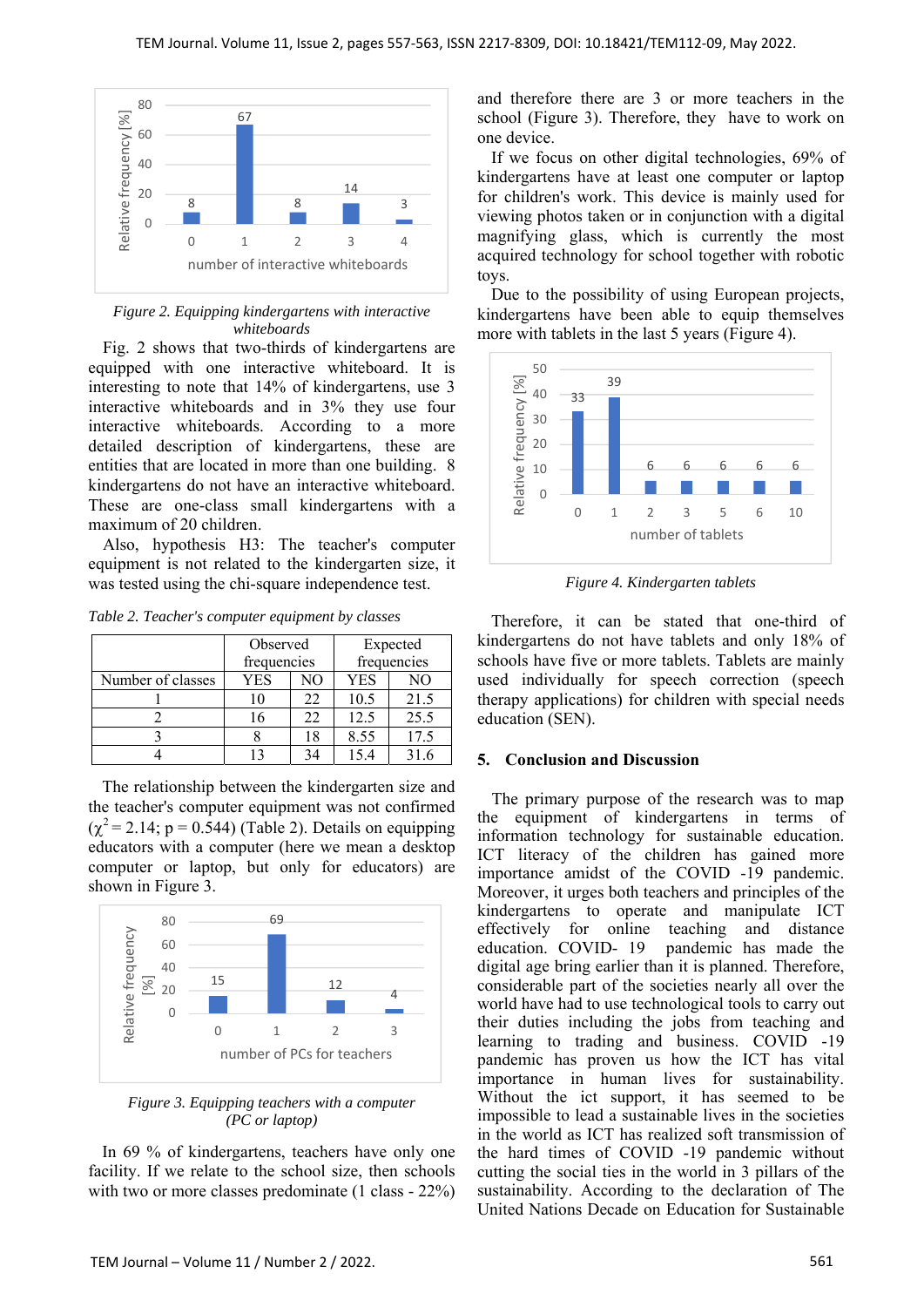Development from 2004 to 2015, every nation should set out the principles of sustainable development in all national curriculums [19]. Early education and education for sustainable development (ESD) have much in common [16]. From the viewpoint of education, it is important to consider the learning of children in a sustainable way for the sustainable use of materials, food, energy, and water. Many educators believe in the immense potential of ICT as a sustainable tool to skyrocket learning. As a sustainable tool, ICT should be involved in the curriculum in two ways as supporting the instructional process, and, being a significant part of the content of the curriculum [13]. Moreover, ICT can also facilitate learning and practical knowledge, while empowering the poor and marginalized to raise their voice for their rights. As is seen, ICT is the sine qua non for children's education in kindergartens and the importance of the ICT has dramatically increased amidst of the COVID- 19 pandemic. From the preschool to the university level everybody could understand the importance and the advantage of ICT tools by implementing online and distance education. By using various tools and digital learning objects in schools or outside schools, children can involve in real-life problems, studying stories, case studies, websites or videos, and developing activities. As the first step to social life, all the kindergartens, whatever size it is, should be equipped with ICT to sustain the training of all children by following up the principle "No child left behind". In this study, the survey results showed that the kindergarten equipment is not related to kindergarten size. Digital technologies are gradually penetrating pre-primary education, but it is not a massive increase and use. As witnessed in the COVID- 19 pandemic, the disasters never give us free time to take measures. In H1, H2, and H3, it shows that the kindergartens seem to ideally have a lack of interactive whiteboards, computers, and technological tools in Czech context. The COVID-19 pandemic has proved that tomorrow is too late to take measures we should immediately take as necessary precautions just today in respect of children's education for sustainability. Furthermore, there should be an internet connection throughout the kindergarten and at least one multifunctional printer. Concerning children, the kindergartens should also have at least five tablets for the oldest children to work in groups.

#### **References**

- [1]. Albion, P., Campbell, C., & Jobling, W. (2018). *Technologies education for the primary years*. Cengage AU.
- [2]. Barone, D., & Wright, T. E. (2008). Literacy instruction with digital and media technologies. *The Reading Teacher*, *62*(4), 292-302.
- [3]. Bird, J., & Edwards, S. (2015). Children learning to use technologies through play: AD igital P lay F ramework. *British Journal of Educational Technology*, *46*(6), 1149-1160.
- [4]. Chaudron, S., Beutel, M. E., Donoso Navarrete, V., Dreier, M., Fletcher-Watson, B., Heikkilä, A. S., ... & Wölfling, K. (2015). *Young Children (0-8) and digital technology: A qualitative exploratory study across seven countries*. JRC; ISPRA, Italy.
- [5]. Craft, A. (2012). Childhood in a digital age: creative challenges for educational futures. *London review of education*, *10*(2), 173-190.
- [6]. Edwards S., Starker, L. & Oakey, H.. (2018). Statement on young children and digital technologies. *Early Childhood Australia*. Retrieved from: https://www.centresupport.com.au/wpcontent/uploads/2020/06/Health-and-Wellbeing-Guide-Young-Children-and-Digital-Technologies.pdf [accessed: 10 January 2022].
- [7]. Farmer, L. S. (2014). Incorporating information literacy into instructional design within pre-service teacher programs. In *Literacy enrichment and technology integration in pre-service teacher education* (pp. 57-74). IGI Global.
- [8]. Gorard, S. (2001). *Quantitative methods in educational research: The role of numbers made easy*. A&C Black.
- [9]. Hu, X., & Yelland, N. (2017). An investigation of preservice early childhood teachers' adoption of ICT in a teaching practicum context in Hong Kong. *Journal of early childhood teacher education*, *38*(3), 259-274.
- [10]. Hsu, L., & Chen, Y. J. (2019). Examining Teachers' Technological Pedagogical and Content Knowledge in the Era of Cloud Pedagogy. *South African Journal of Education*, *39*(2), 1572.
- [11]. Judge, S., Puckett, K., & Bell, S. M. (2006). Closing the digital divide: Update from the early childhood longitudinal study. *The Journal of Educational Research*, *100*(1), 52-60.
- [12]. Chen, N. S., Cheng, I., & Chew, S. W. (2016). Evolution is not enough: Revolutionizing current learning environments to smart learning environments. *International Journal of Artificial Intelligence in Education*, *26*(2), 561-581.
- [13]. Makrakis, V., Larios, N., & Kaliantzi, G. (2012). ICT-enabled climate change education for sustainable development across the school curriculum. *Journal of Teacher Education for Sustainability*, *14*(2), 54-72.
- [14]. Manesis, D. (2020). Barriers to the use of Games-Based Learning in pre-school settings. *International Journal of Game-Based Learning (IJGBL)*, *10*(3), 47- 61.
- [15]. Nikolopoulou, K., & Gialamas, V. (2015). Barriers to the integration of computers in early childhood settings: Teachers' perceptions. *Education and Information Technologies*, *20*(2), 285-301.
- [16]. Wals, A., & Jickling, B. (2009). A framework for young people's participation in sustainability. In *Young people, education and sustainable development: exploring principles, perspectives and praxis*, Edited by: Corcoran, P. B. and Osano, P. M. 77–84. Wageningen: Wageningen Academic.